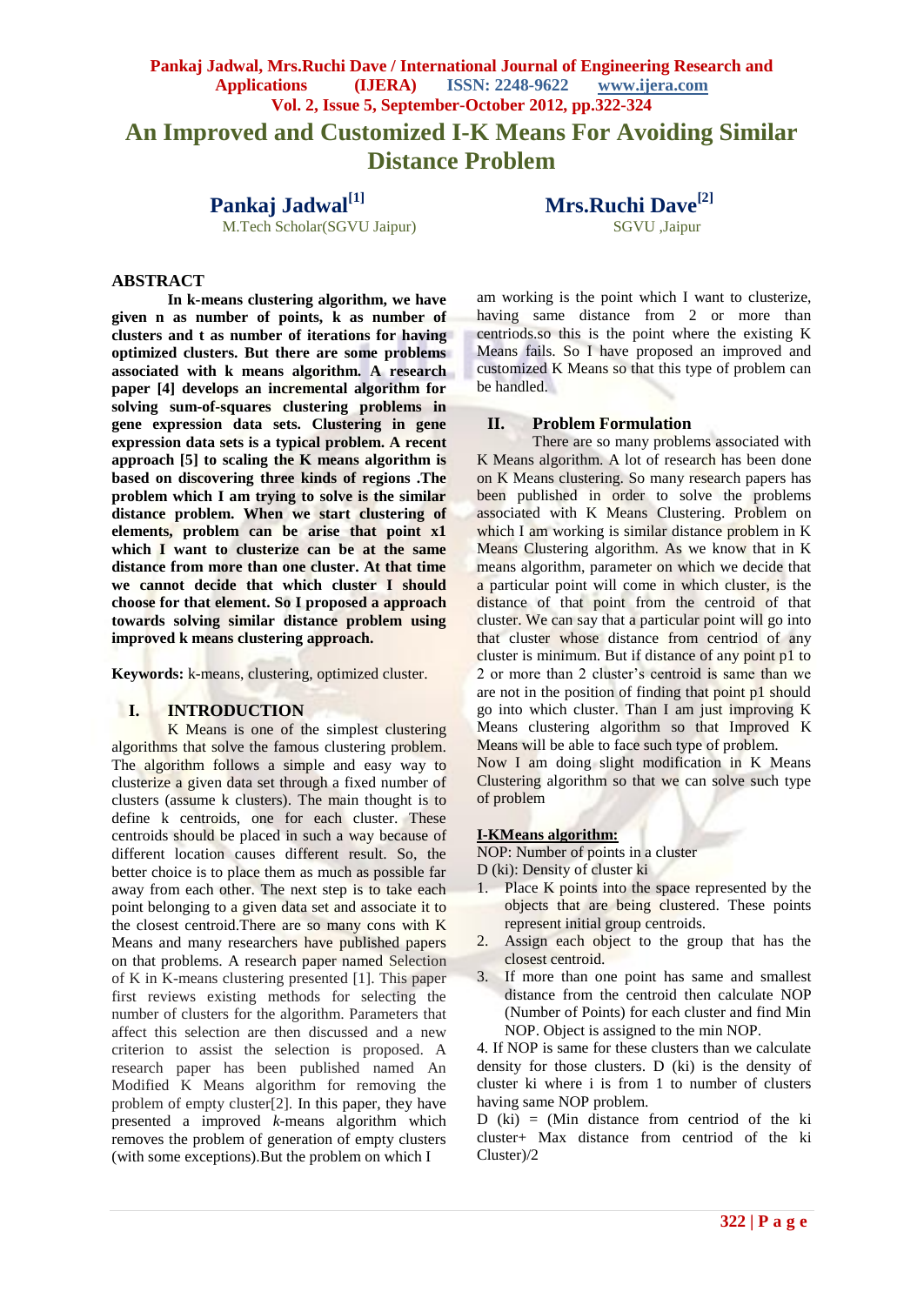## **Pankaj Jadwal, Mrs.Ruchi Dave / International Journal of Engineering Research and Applications (IJERA) ISSN: 2248-9622 www.ijera.com Vol. 2, Issue 5, September-October 2012, pp.322-324**

 Element will be inserted to that cluster whose D (ki) will be minimum.

5. When all objects have been assigned, recalculate the positions of the K centroids.

6. Repeat Steps 2, 3 and 4 until the centroids no longer move. This produces a separation of the objects into groups from which the metric to be minimized can be calculated.

## **III. EXPERIMENTS AND RESULTS:**

To evaluate the proposed algorithm, We have taken an example and apply K means and I Kmeans.I have compare the result in terms of Quality factor which is the ratio of inter class similarity by intra class similarity. I take dataset from uci machine repository [6] for I K-Means Clustering .Data is of the Banking sector.

## **IV. Data Set Information:**

The data is related with direct marketing campaigns of a Portuguese banking institution. The marketing campaigns were based on phone calls. Often, more than one contact to the same client was required, in order to access if the product (bank term deposit) would be (or not) subscribed.





FIGURE 1 Comparing results on (a) K Means (b) I K Means

# **V. RESULTS AND DISCUSSION:**

We have compared results in figure 1(a) and 1(b).Now to understand, which clustering is better, there should be equal distribution of points in each cluster as much as possible and quality factor should be maximum. Quality factor can be defined in terms of maximizing the inter class similarity and minimizing the intra class similarity. Quality factor is ratio of inter class similarity by inter class similarity. As from figure 1(a) and 1 (b) we came to know that in I K Means equal distribution of data compare to K Means and quality factor in I K Means is better than K Means.

| <b>Quality Factor</b> |
|-----------------------|
| .28                   |
| .50                   |
|                       |





# **VI. CONCLUSION**

We have proposed an improved approach through which same distance problem can be solved and better result can be obtained. Better result depend on two factors, First

One is equal distribution of data in each cluster and quality factor. In both factors I K Means is better than K Means .Quality Factor of I K Means is better than K Means.

#### **References:**

- 1. Selection of K in K-means clustering, D T Pham, S S Dimov, and C D Nguyen, Manufacturing Engineering Centre, Cardiff University, Cardiff, UK.site name
- 2. A Modified *k*-means Algorithm to Avoid Empty Clusters, Malay K. Pakhira ,Kalyani Government Engineering College Kalyani, West Bengal, INDIA.
- 3. Improved K-means Algorithm Based on Fuzzy Feature Selection, Xiuyun Li, Jie Yang, Qing Wang, Jinjin Fan, Peng Liu